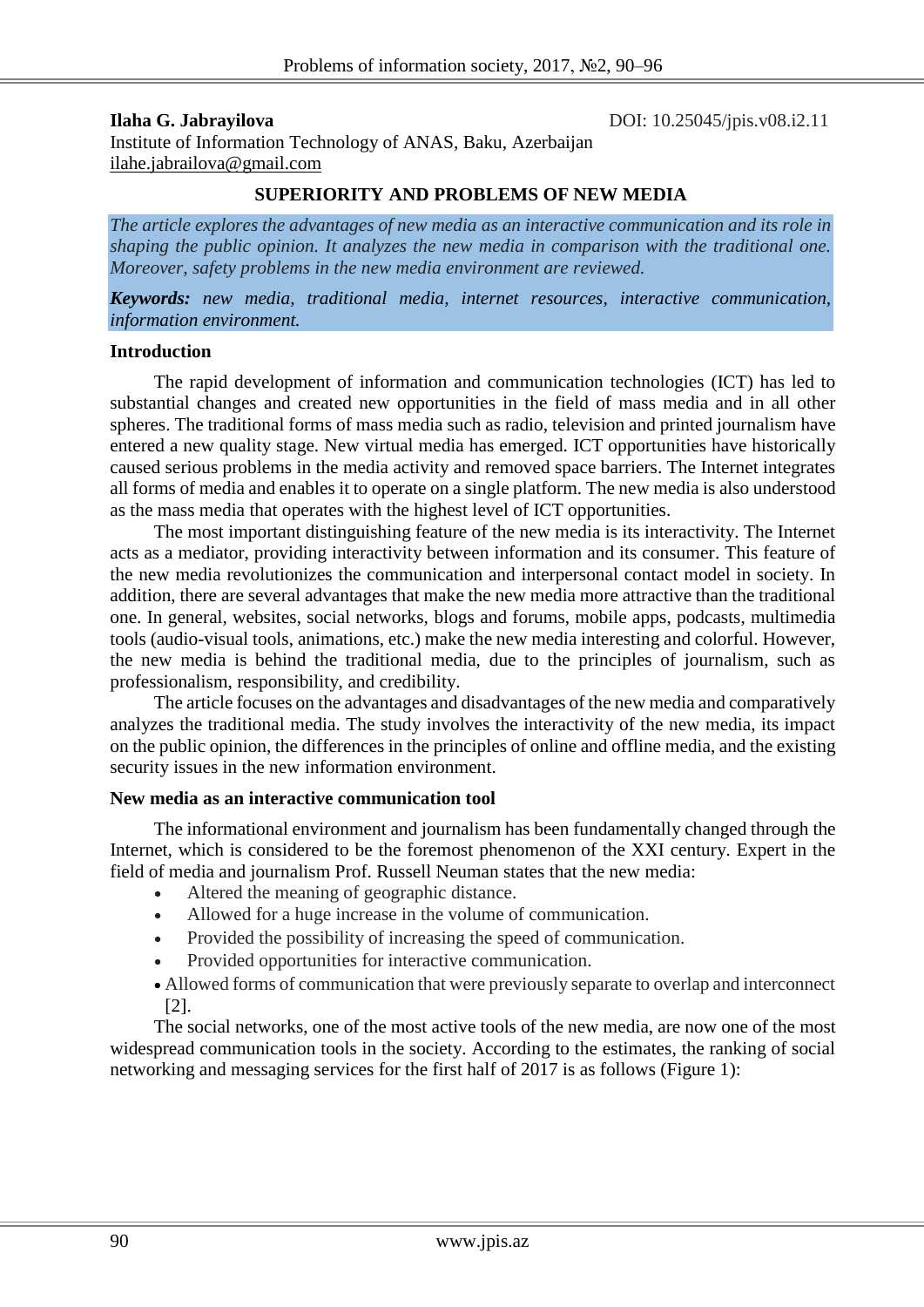

Figure 1. Statistics of use of social network and messaging services [3]

One of the key factors in the activities of the new media is the interactivity, although the separate media samples have different levels of interactivity. Tony Feldman writes in his book Introduction to Electronic Media that the number of digital satellite television broadcasting from new media technologies is increasing. However, the viewers are unable to interact to meet the needs of viewers. This means that, unlike digitalism, interactivity is not typical for all new media technologies [4]. In this sense, social networks and other communication means have considerable advantages.

The most commonly used messaging applications are the applications that can broadcast live. Live chat - Wechat, Facebook, WhatsApp, Messenger, Snapchat and many other similar applications are spreading faster than the social networks in recent years. For example, 49 percent of smartphone users aged from 18 to 29 benefits from messaging applications. 37 percent of relatively elder (from 30 to 49) smartphone users, and only 24 percent of the users aged 50 and older use these applications [5] .Thus, the young people who are the main audience in the social network prefer communication tools such as messaging applications. This is further evidence that interactive communication is an important tool in the development of new media.

# **The role of the new media in shaping the public opinion**

Obviously, media has a strong influence on the development of civil society and shaping the public opinion. In the modern era, it acts as an educational media tool in order to understand the essence of socio-political and socio-economic events, to be aware of their rights and to be defended, to deal with various problems and to find their solution ways [6].

As the first model of the new media the portals, sites, and forums (*Web 1.0* technologies) were developed in Azerbaijan. Consecutively, the Internet users now read topics, news, discuss them and express their opinions. Forums were the most widely spread platform for exchange of ideas. After a while, the information sites and social networking sites (*Web 2.0* technologies) were created, which were a broader medium and provided a platform for users to share news, become content creators, and eventually become a direct information transmitter. Thus, a new source – a social media was added to the entertaining, informing and simultaneously educating traditional media.

Creating anonymous, fraudulent "profiles" is one of the factors that make the Internet users unable to display activity on the social networks. The young generation, experiencing problems in real life to expresses themselves, express their thoughts and attitude towards the events without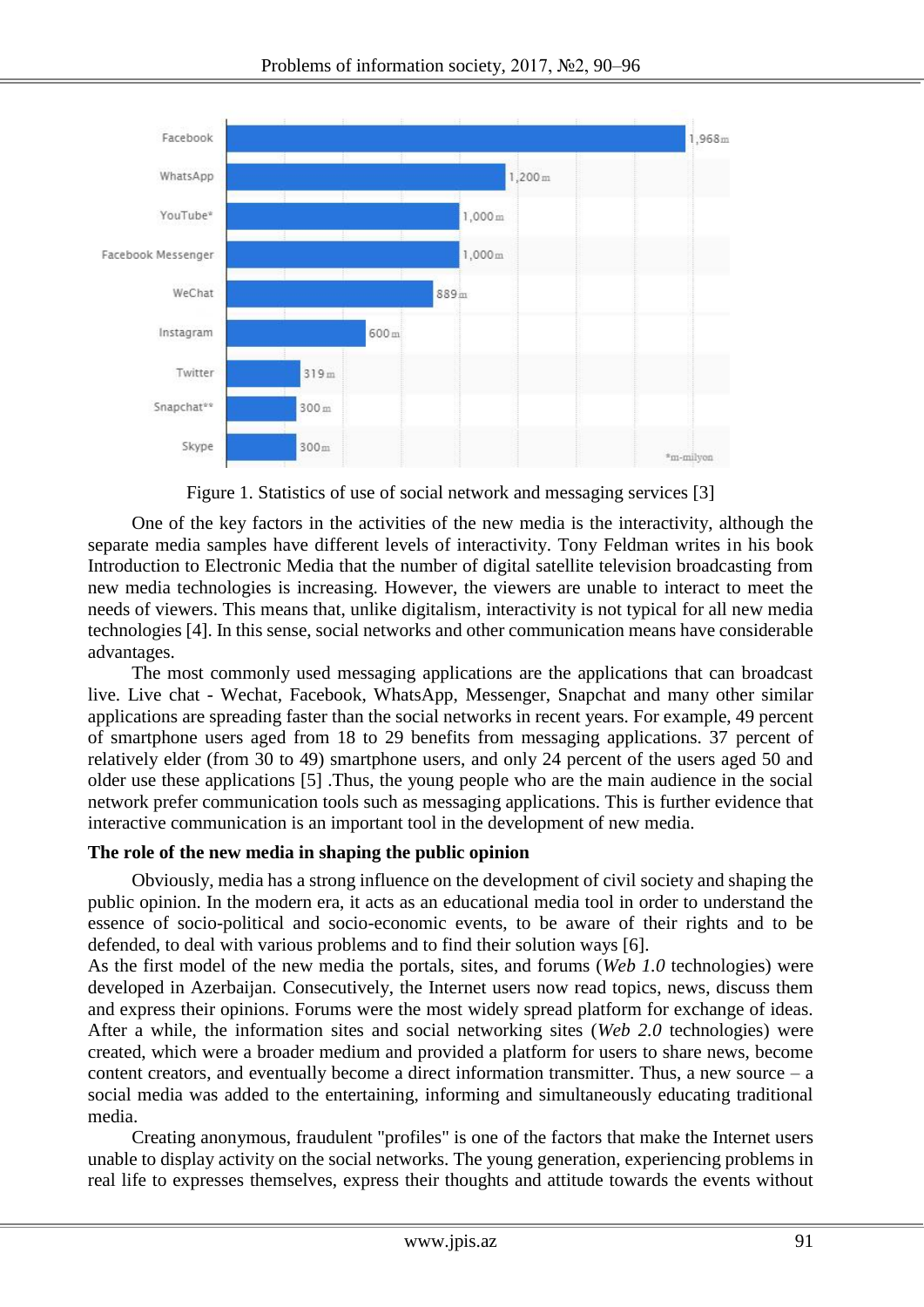hesitation in the virtual world. As a result, people begin to engage in discussions, exchange views, freely treat events, and acquire self-esteem skills in the society.

At the same time, the social networks have a great influence on shaping the ability to objectively communicate information, organize public events, facilitate meetings for charity purposes and form political discipline in the society.

Today, newspapers, radio, television and modern media become a mirror of the nation, and serve as a bridge between the government and society. For example, every government needs to convey the important decision in a manner that the citizens can understand. This mission must be fulfilled by the media [7].

According to the international rules, information transmitters, journalists, and speakers can not comment on the event and directly influence the viewer's opinion. They can only create opportunity for the viewer and reader to independently form attitude, by simply interpreting the issues.

### **Distinguishing features of the new media from the traditional media**

The emergence of new media tools also creates a fundamental turning point in the activities of media representatives. The widespread use of social networks is observed by dramatic changes in the media industry. The term "individual media" has become an alternative to the concept of "mass media" at the expense of technological opportunities [7].

At the end of the 20th century, the media were classified by seven media types - books, newspapers, magazines, radio, movies, television and the Internet. From the beginning of the 21st century, the development of ICT has become one of the most prominent among them. The history of these media development is as follows:

> Table 1 Development History of Media [6]

| Printing                             | From the end of the XV century;   |  |
|--------------------------------------|-----------------------------------|--|
| Audio-video recording (sound, video) | From the end of the 19th century; |  |
| Movie                                | Since 1900;                       |  |
| Radio                                | Since 1910;                       |  |
| Television                           | Since 1950;                       |  |
| Internet                             | Since 1990;                       |  |
| Mobile phones                        | Since 2000 (massive use).         |  |

There are many differences between the traditional and new media:

- New media is faster than the traditional media;
- New media is open, the traditional media is closed;
- New media is addressed to users, traditional media to the public;
- New media includes short texts, traditional media long;
- New media provides the whole picture, traditional media text;
- New media is active, traditional media is passive.

The important mission of the media is to inform the public about daily news and events. Media covers all aspects of our interests – weather forecast, political news, war, health, finance, science, fashion, music and more [8]. These innovations are measured only by the "clicks" through the media. Thus, users now use minutely updated mobile applications for different operating systems (mostly iOS and Android) to easily access information. "News", "Health", "Weather", "Music" and other relevant applications provide faster access to information.

The emergence of the Internet media has had a negative impact on the reputation of the traditional media types. Most factors such as offline media (television, radio, newspapers, etc.) and operability, objectivity, and consequently the credibility have been eliminated. The number of information sources was few; however, it is now countless. People get more complete, accurate and operative information from the sources they want and trust. In such a broader competitive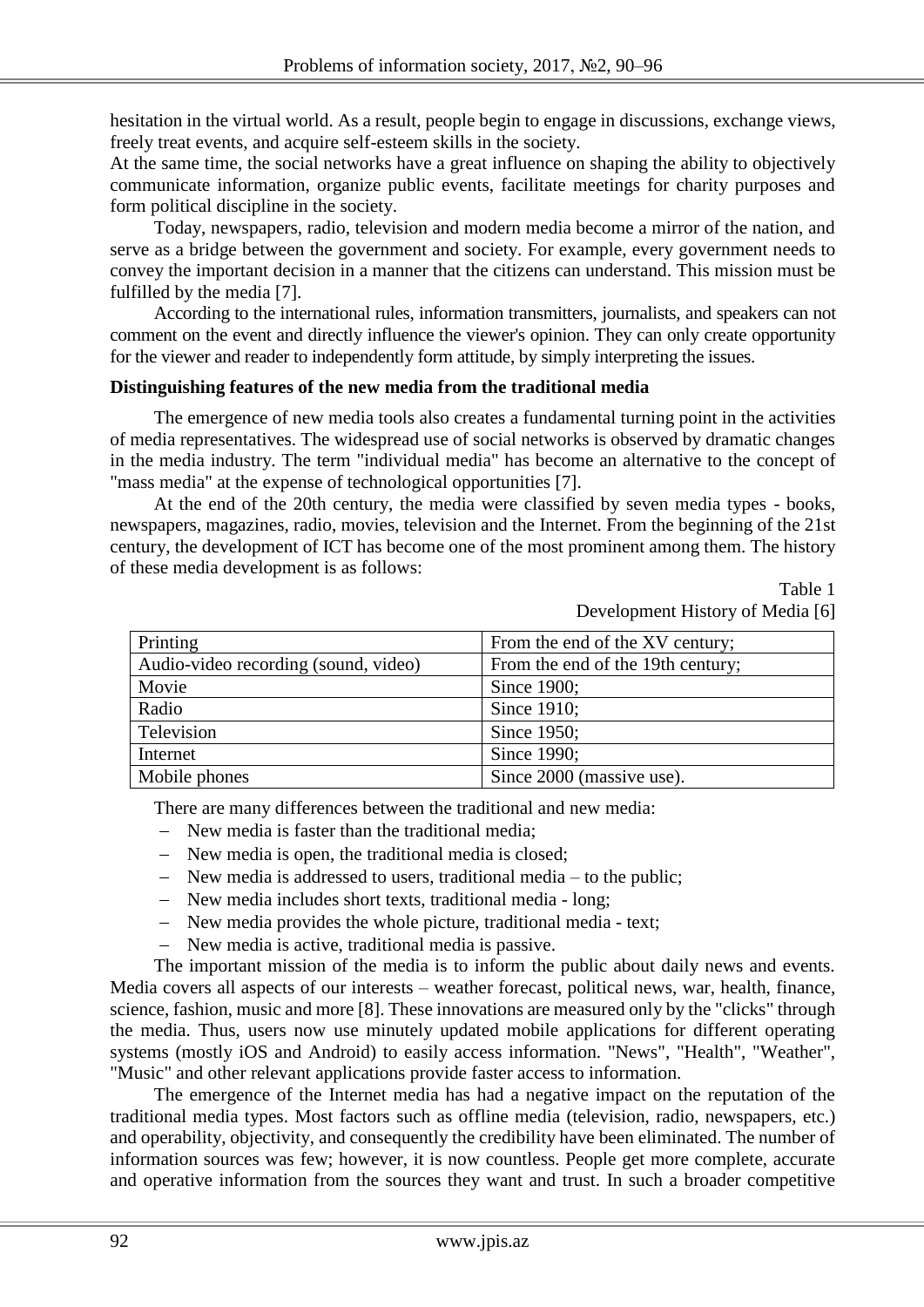environment, the traditional media should look for the ways to keep up with the audience and not lose the authority. Since, in any case, frequently changing audience and many representatives of the middle-aged generation are loyal to the traditional information sources.

### Table 2

| <b>Criteria</b>                        | <b>Offline</b>                           | <b>Online</b> (social media)                             |
|----------------------------------------|------------------------------------------|----------------------------------------------------------|
| strategy                               | to disseminate the news                  | to attract the audience                                  |
| time                                   | limited                                  | unlimited                                                |
| character                              | more crushing, negative<br>information   | interesting and positive news                            |
| form                                   | program devoted to a specific<br>problem | free, non-interrelated topics                            |
| propagation                            | specific media                           | user-based media                                         |
| communication                          | direct                                   | indirect                                                 |
| organizational                         | institution, organization                | ordinary people, professional<br>consumers, etc.         |
| interaction<br>with<br>the<br>audience | limited interaction with the user        | user ability to comment on the<br>content; to contribute |
| duration of the content<br>(program)   | longer                                   | shorter                                                  |

Comparison of online and offline data sources by different criteria [8]

As the table shows, comparisons between offline and online media show that the latter has more opportunities.

Traditional television, radio and newspapers still exist, however it lacks behind online media in terms of interactivity, operability and pluralism. Experts state that compared to *Web 1.0,* the *Web 2.0* model allows users not only to comment on the created content but also to create a new content within the topic and to upload photos [9]. This also serves the audience, listeners and readers for the disclosure of information and direct communication, and hence it serves the interests of the society and users.

Modern development of information technology has also created a new model of traditional television and radio - the Internet TV and the Internet radio. It is valued as an electronic medium with the information spread by hundreds and thousands of millions of people through the Internet TV and radio network, transforming the whole planet into the consumer of information. Aleksei Garmatin, an expert in this field, says: "Internet television is a network of open, constantly developing, multi-small and mid-video producers offering their programs [10]." Experts have come to a conclusion a few years ago that the Internet will overtake the traditional television in terms of audience accessibility [10]. Traditional radio and television have begun to create their own Internet versions, taking advantage of the new technology not to stay out of this fight. At present, many television and radio channels have internet access and can be watched over the Internet at any time. At the same time, there is an opportunity to access archived television, radio programs, news and content. The emergence of smart TVs allows traditional and Internet TVs to be integrated on the same platform and watched on the same screen.

Another advantage of contemporary media compared with traditional one is the emergence of the media economy. Thus, in the context of market economy, the commercial function is also added to the informative, awareness and enlightenment functions of media. In this context, economic values are also highlighted in the information production, along with other values (moral, ideological, etc.). In the Internet, the cost of data collection, editing and dissemination is minimized. Since the new media is capable to save the contents, they can be sold to the people on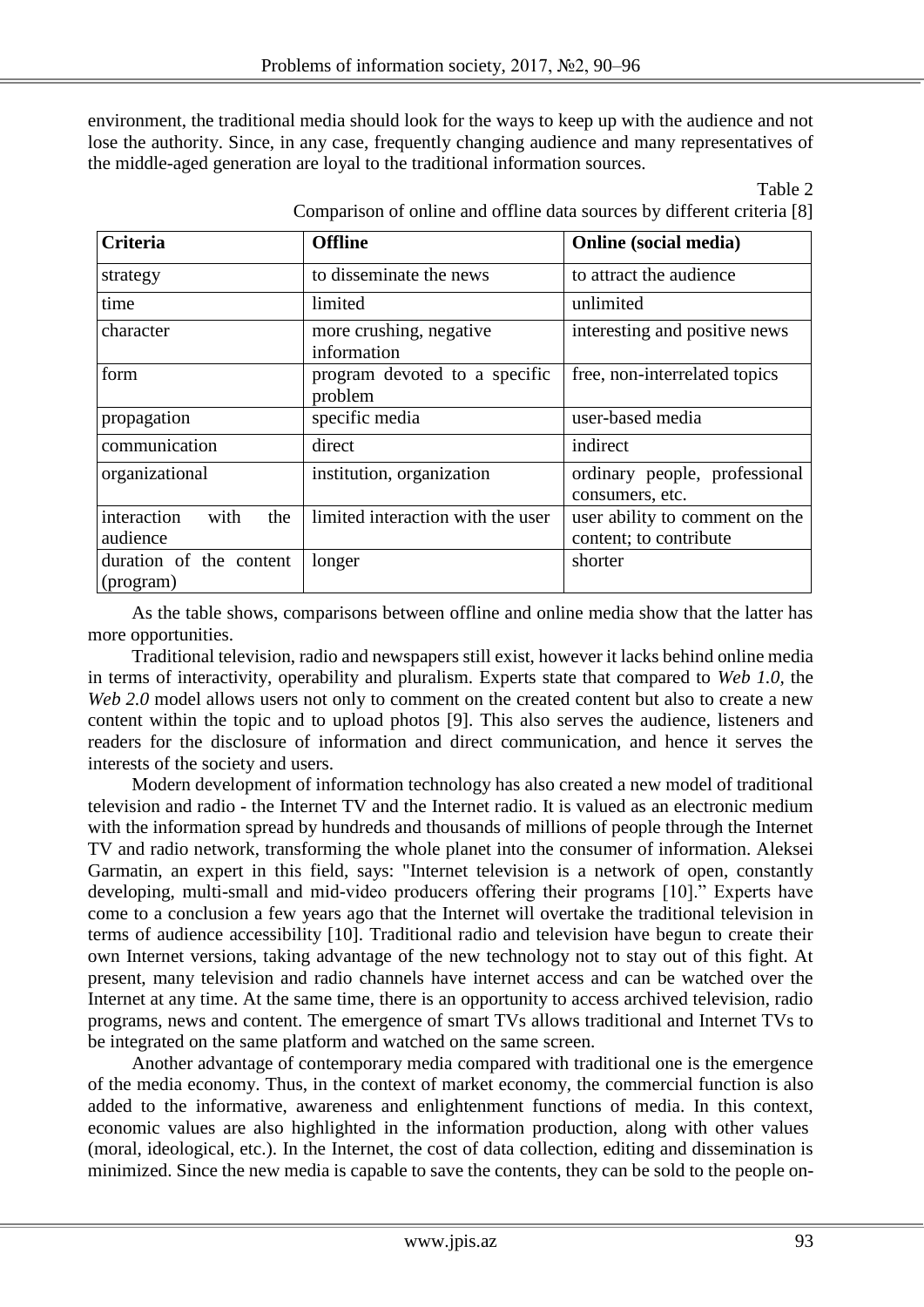line both through the traditional and e-trading technologies. This creates significant opportunities for the new media as a very important economic mechanism for paying and materializing the labor compensation for the authors, creative and technical group involved in the content generation [11].

Generally, paid marketing services in social media have created new opportunities for businessmen. Social media marketing is a set of measures to strengthen the company's image through social networking, advertising, campaigns, products promotion and service development. For example, today, *Facebook* is one of the world's largest advertising networks enabling the marketers to reach their goals. At the same time, Twitter, with its extensive audience statistics, now offers paid advertising services. New media tools predicted to overtake their traditional analogues in the near future due to the revenue gained from advertising [12].

Social media only offers paid advertising services. Effective preparation, planning and targeting of advertising are carried out by the companies dealing with Internet marketing. Social media marketing planning seems simple at first glance; however it is a time consuming process that requires professionalism.

The important factors for successful social media marketing include:

- regular communication with customers;
- quality content;
- holding campaigns and events;
- integration with various social media tools;
- software for mobile devices (*iOS, Android*, etc.)
- attracting new customers.

## **New media and security problems**

The control over the Internet, media, and censorship are still unavailable. Although there are new media control mechanisms, discussions around new formulas are still continuing to completely prevent the threat. Children and teenagers are exposed to the negative impact of the Internet more and more. Here, most of the responsibility lies on parents. There are various software tools for information security, through which parents can restrict access to the sites and portals with criminal, non-ethical content that is the source of threat by downloading them on the computer.

Negative situations are also inevitable in such an environment offering unlimited opportunities to the public. The improvement of enforcement mechanisms to prevent disinformation in online media is also a significant problem. The spread of the information that cause risks of human life, through the Internet resources, privacy interference, explicit release of crimes, negative impacts on the psychology of children, pornographic images, movies and other negative materials are of great concern.

Sometimes users log in with fake names. As a result, provocative calls, negative thoughts, swearing and misinterpretations are spread by the person who is not actually in life. Identification of such individuals through IP address or other ways is a time-consuming process.

As a result of the information security threats, the country's political, economic, military and other spheres can be severely damaged, consequently, individual citizens and the society may face significant social and economic damage. The rapid increase in crime in the Internet is primarily due to the fact that this global network is open and accessible to all. It is not controlled by any state or organization [14]. The recently adopted legislation on the closure of the sites in Azerbaijan to ensure security in this field has begun to be executed. Thus, the Ministry of Transport, Communications and High Technologies appealed to the court to limit access to some specific resources. According to the latest amendment, the access to such sites may be also restricted without a court order. That is, the ministry can apply to the court even after closing the site. According to the current amendment, the court shall consider the application within 5 days [15].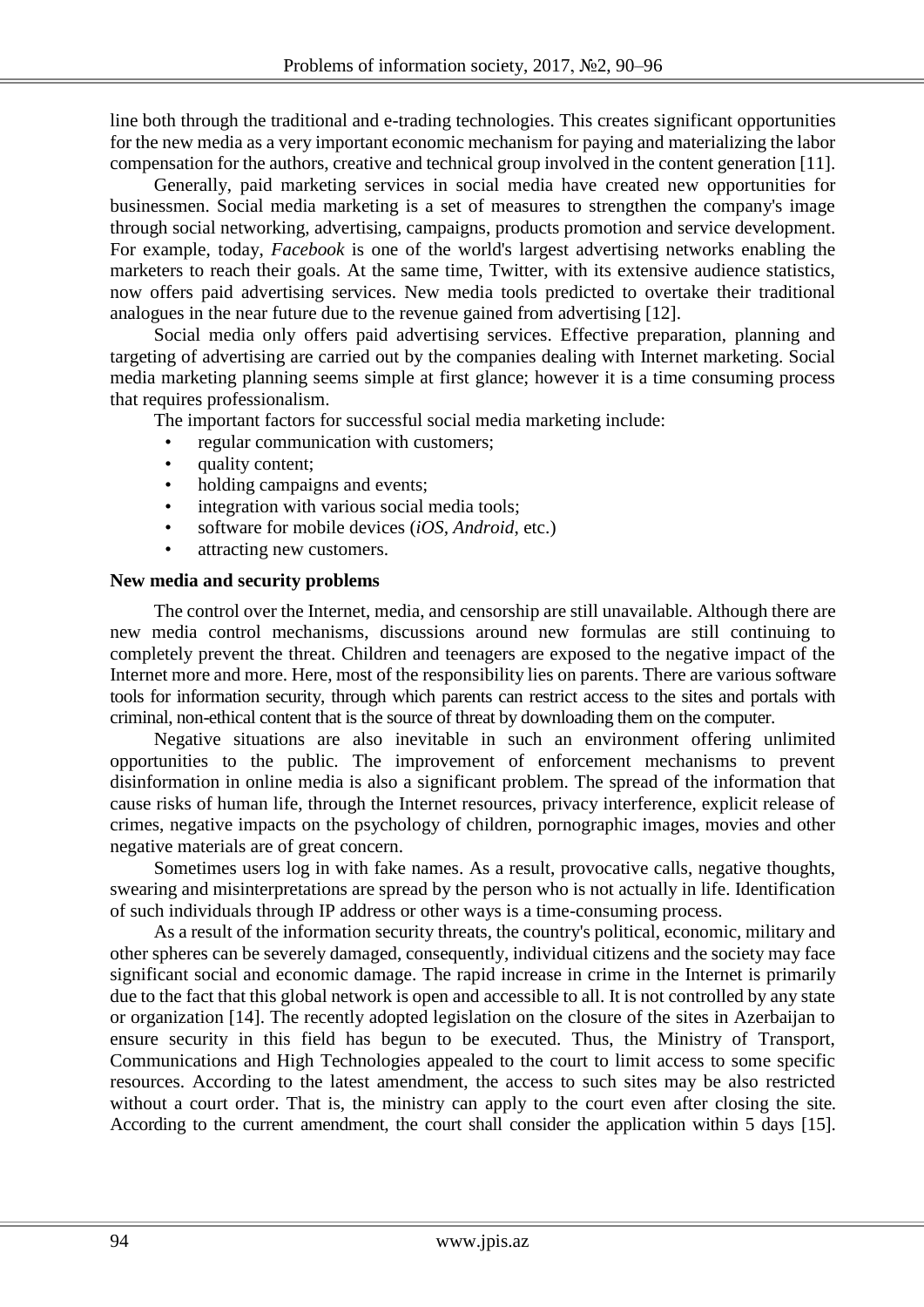## **Conclusion**

With the emergence of the Internet, ICT has stepped into the new stage of journalism. In particular, the emergence of new media tools plays an indispensable role in organizing the work of journalists. Although some of the traditional media principles have been maintained, the new media is at a rapid stage of development, enabling journalists to independently share ideas, explore any news from the desktop, and, if necessary, edit just by pressing the "edit" button, or simply delete the news and to deliver it to millions and billions of people just in a few seconds. Mobile phones, which have become an integral part of our daily life, are the organizer, dictaphone, photovideo camera, and even mounting tool for journalists. Thus, as another type of media, mobile journalism is also one of the new media tools. This tool is an important factor in speeding up new media journalists.

New media tools also play an important role in establishing business relationships. In this sense, journalists need to positively use the interactivity of the Internet for their own purposes and appreciate these advantages properly and not misuse them. One of the great opportunities created by the online journalism for the traditional journalists is to share ideas that they can not easily express in newspapers, magazines, radio and television. At the same time, along with informing, educating and encouraging functions of media, its commercial functions have emerged the media economy through social media marketing, and revenue from advertising services.

As in all areas, the new media also has disadvantages. Since the audience in the Internet environment is not restricted, it should be taken into account that the shared information can be accessed by children and people with reduced psychology or poor heart. At this point the professional ethics and principles of honesty of the journalists should be one step ahead. In this sense, the new media should refer to the traditional media, not to explicitly present negative photos and videos, and not to broadcast unedited texts.

Thus, new media representatives are responsible for sharing accurate, objective, investigated, fact-based news stories in order to prevent the negative consequences. The traditional media still overtakes the new media by taking into account the age factor, the audience's psychology as a priority. The more careful online media journalists are, the more reliable source of information the new media will become. From this point of view, the new media should be transformed into a more credible information environment, and researchers should consider these problems in future scientific studies.

## **References**

- 1. Austin A., Barnard J., Hutcheon N. New Media Forecast 2015. Zenith Optimedia, October 2015, 132 p.
- 2. [https://www.en.wikipedia.org/wiki/New\\_media](https://www.en.wikipedia.org/wiki/New_media)
- 3. https://www.statista.com/statistics/272014/global-social-networks-ranked-by-number-of-users
- 4. Feldman T. An Introduction to Digital Media. Taylor&Francis e-Library. London and New York, 2005, 179 p.
- 5. [http://www.journalistsresource.org/studies/society/news-media/top-10-digital-news-social](http://www.journalistsresource.org/studies/society/news-media/top-10-digital-news-social-media-research)[media-research](http://www.journalistsresource.org/studies/society/news-media/top-10-digital-news-social-media-research)
- 6. Sashwat Y. Role of media in social awareness // International Journal of Humanities and Social Sciences, Vol 1 (01) August 2013, pp.71-73.
- 7. Nalewajek M., Curie M. The role of social media in building awareness of responsible consumption Management, knowledge and learning. International conference, 2013, 839 p.
- 8. Alejandro J. Journalism in the age of social media. Reuters Institute Fellowship Paper. University of Oxford. Hilary and Trinity Terms, 2010, 47 p.
- 9. Briggs M. "Journalism 2.0: How to survive and thrive: A digital literacy guide for the information age", J-Lab: University of Maryland, 2007, 30 p.